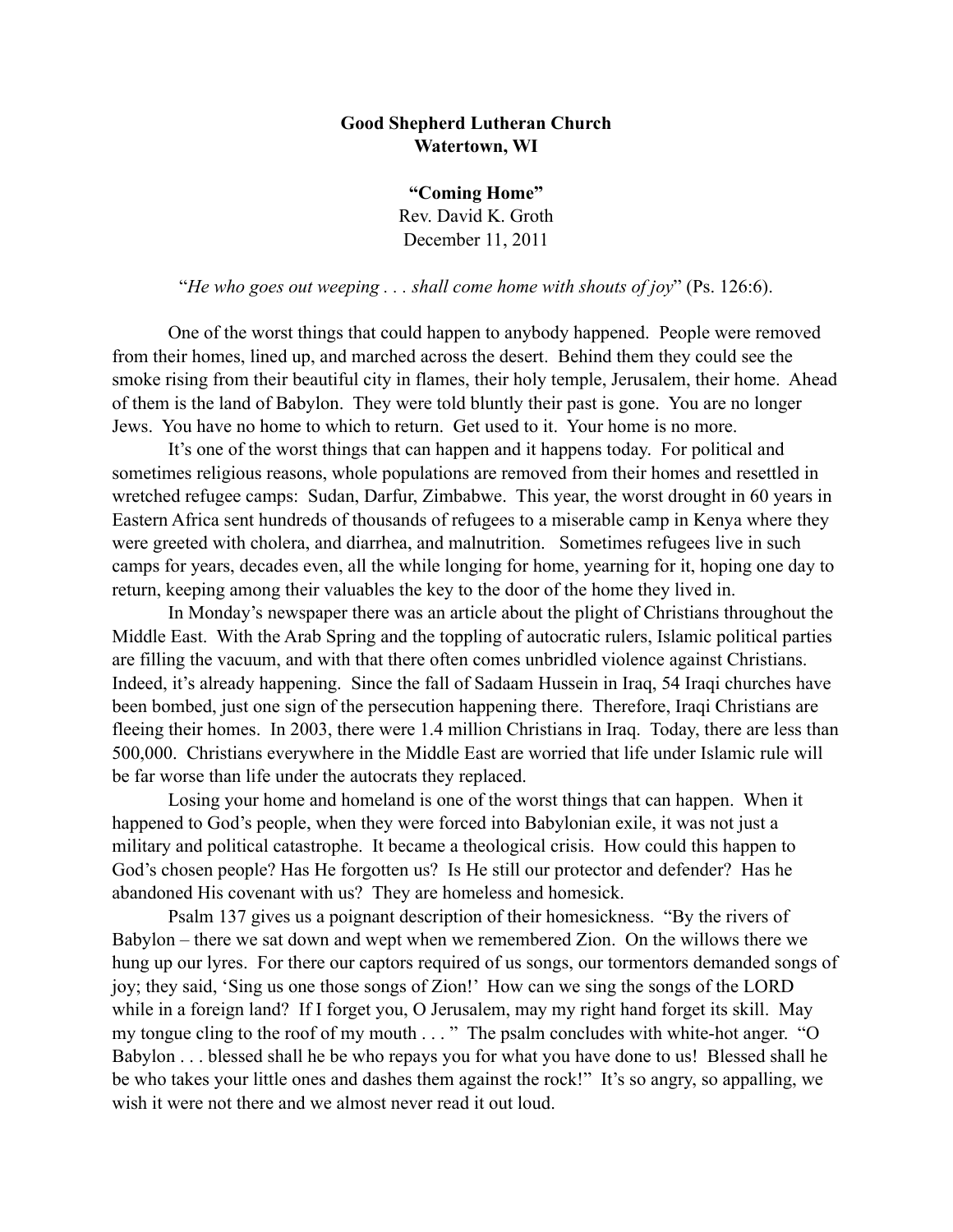Through the prophets God had given plenty of fair warning, nearly begging the people to turn from their sin and avoid this catastrophe. "Come now, let us reason together" God says in Isaiah. "Though your sins are like scarlet, they shall be as white as snow; though they are red like crimson, they shall become like wool. If you are willing and obedient, you shall eat the good of the land; if you refuse and rebel, you *shall* be eaten by the sword" (1:18ff).

 The people didn't listen, didn't repent, and the anger of the Lord burned against them. Only when they were thoroughly laid low by the Law were they ready to hear the Gospel. Only when their own cups were made empty, was the Lord able to fill them again something good. "Behold, I, I myself will search for my sheep and will seek them out . . . I will rescue them from all places where they have been scattered . . . I will gather them . . . and will bring them into their own land . . . I will feed them with good pasture, and on the mountain heights of Israel shall be their grazing land. There they shall lie down in good grazing land . . . on the mountains of Israel" (Ezek. 34:11ff). When you hear those words, maybe you too think of the image of Jesus carrying that lost lamb on his shoulders, restoring it to the flock, bringing it home.

 Psalm 126 which we read earlier was also written for the exiles. "Those who go out weeping . . . shall come home with shouts of joy"; "our mouths will be filled with laughter."

 Last year, we went to the international concourse of O'Hare Airport to pick up Sara Fernandez, our AFS student. We got there plenty early, and so, as we waited we watched a lot of people coming home. It was really quite moving: fathers and mothers, still in fatigues, walking down the hall of the concourse, then jogging, then, having made eye contact, running, and the moment of reunion with tears and kisses and embraces and applause . . . so glad to be home again. We saw what were presumably exchange students bearing heavy backpacks, dragging large suitcases, embracing their parents. I saw what looked like a business traveler sharing a short kiss but a long, swaying hug with his spouse.

Then there's the homecoming music: "When Johnny Comes Marching Home" and "Swing Low, Sweet Chariot, Coming for to Carry Me Home" and at this time of the year "I'll Be Home for Christmas, If Only in My Dreams" and "There's No Place like Home for the Holidays." And "Home" by Michael Buble: "Another summer day has come and gone away in Paris and Rome, but I wanna go home. Maybe surrounded by a million people I still feel all alone. I just wanna go home." And the oldest homecoming music of all: "Comfort, comfort my people. Prepare the way. Every valley shall be lifted up and every hill made low." You're going home.

 This time of year Garrison Keillor likes to talk about the exiles coming home to Lake Wobegone for Christmas. Most of them weren't planning on coming home. "But Christmas exerts powerful forces" he writes. "We turn a corner in a wretched shopping mall and some bars of a [Christimas] tune turn a switch on in our heads and gates open and tons of water thunder through Hoover Dam, the big turbines spin, electricity flows and we get in our car and we [go home]" (Leaving Home, pp. 181-183).

I know even my college student will be glad to sleep in her own bed and eat home cooked meals and curl up next to Benno and watch the Packers. But I also know that after a period of time she starts feeling homesick again . . . for her little dorm room and campus life. I think that's good?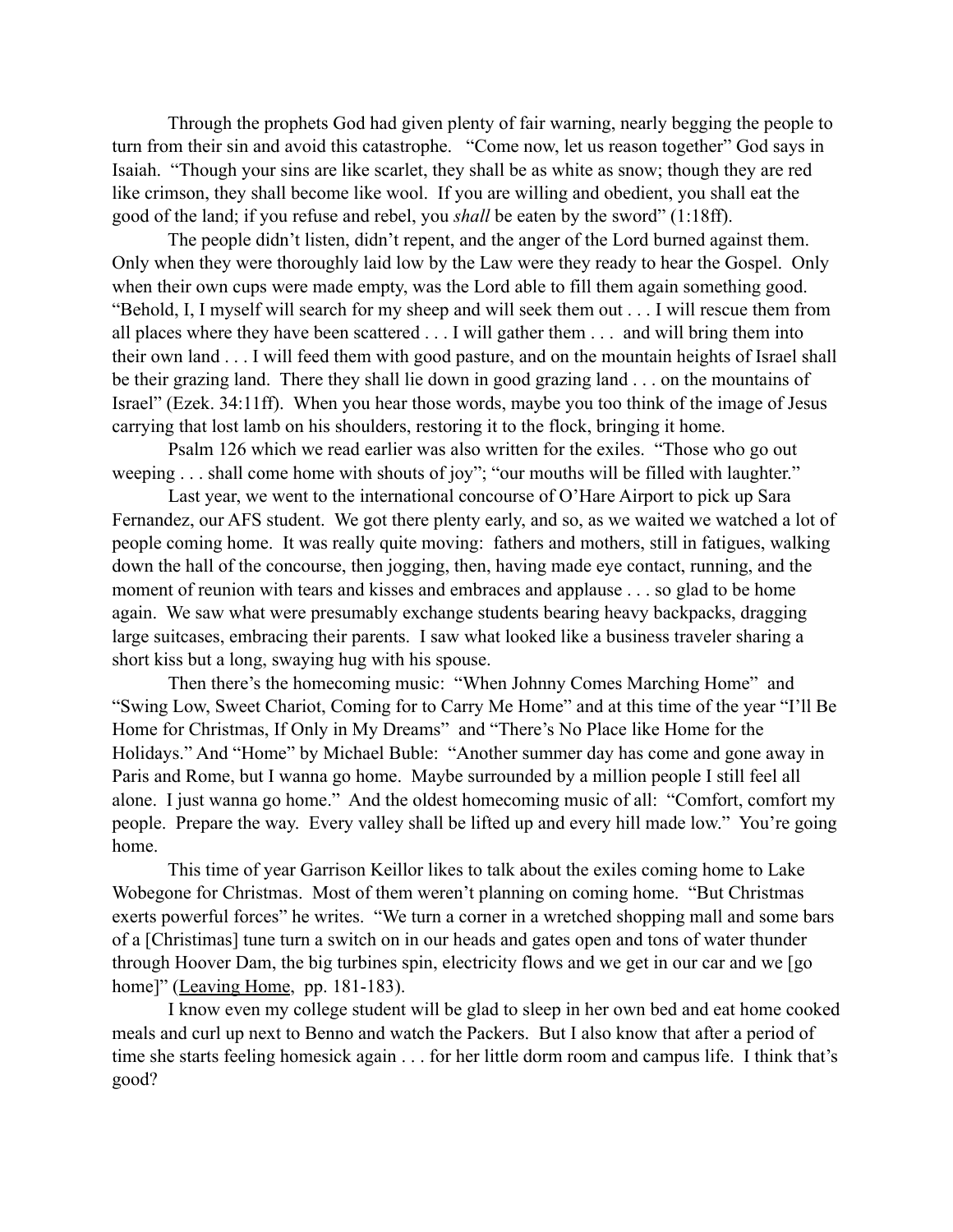Probably all of us have competing ideas of where home really is. In the end, it's not the address you put on your Christmas cards. It's not the place you had before you had to move into an apartment. It's not the address of your childhood. Your true home is where Christ is. That's where we belong. That's where we want to be. If home is the place where you are loved most, then home is where Christ is.

Many of you remember Earl Oestreich. He lived all his life under the same roof . . . 85 years in a farm house next to the river off of County E. In fact, at the end of his life he was still sleeping in the same room in which he was born. Can you imagine? Just days before Earl died, it became clear he could no longer stay at the farm and was moved into residential hospice care. I was worried about that, how the move would go and asked his son about it. He said as they pulled out of the driveway Earl never looked back. He simply waved his hand and said "Goodbye farm." And it was with a great sense of relief, actually. It was an old farmhouse in need of constant repairs with barns and sheds also needing attention. There were bills on the counter in the kitchen and projects half-done. So as they pulled out, all that was lifted from Earl's shoulders. Though he lived there all his life, Earl knew that drafty old farm house really wasn't his home. God had a much better home in mind. If home is where you are loved the most, then home is where Christ is.

 Friends, you are not yet home. You are as much on the move as was old Jacob, whom the Lord calls a "wandering Aramean." You are as much a nomadic people as were God's ancient people wandering in the desert for 40 years. You are further away from your true home than were those exiles in Babylon. You are not yet home. But you do know the way to get there, don't you. "I am the Way" said Jesus.

I pray the Holy Spirit always stirs up within you a sense of homesickness, that sense of yearning for the New Jerusalem. We see it in Ps. 42, "As a deer pants for flowing streams, so pants my soul for you, O God. My soul thirsts for God, for the living God. When shall I come and appear before God?"(vv. 1-2). We see it in the words of Augustine, "Our hearts are restless Lord, until they rest in thee." We see it in the parable of the prodigal son. When he finally decides to come home, he returns empty handed, with nothing to point to but sin and failure and shame. He returns in part because he has no where else to go. There are no other options out there. He returns hungry and filthy, smelling of pigs. He returns wondering what kind of reception he will receive, expecting the worse, expecting at least a major dressing down; maybe he will even be disowned. But he returns to see the Father running down the road. He returns to the Father's embrace, the Father's welcome. In plain sight of everyone, the Father restores him as a son and escorts him into the celebration.

 That, in the end, is what we're going home to as well. We're going home, to where Jesus is.

 His first home was a dusty stall, cob webs clinging to every corner, dry manure here and there, maybe some that was fresh. Then fleeing to Egypt, a political refugee, then, when it was safe, out of Egypt to Nazareth, where he would grow up to adulthood. Then, remembering those words from Scripture about the shepherd gathering the lambs, leading them home, he leaves Nazareth, and becomes an itinerant preacher and teacher, as much a nomad for the duration of his years as his forefathers Abraham and Jacob. Foxes have their holes and the birds their nests, but the Son of Man had no please to lay his head (Mt. 8:20). The disciples really didn't know where